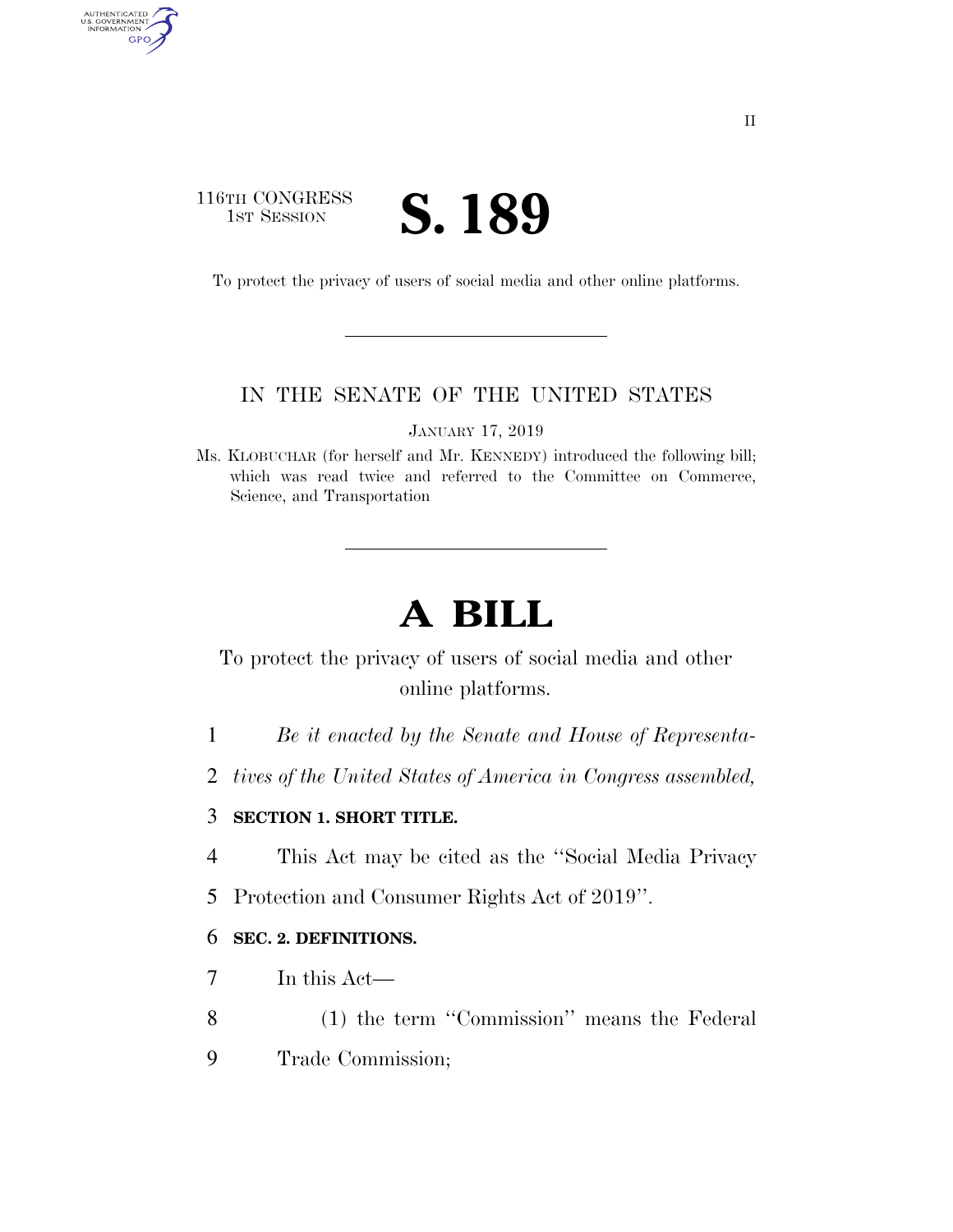| $\mathbf{1}$   | (2) the term "covered online platform" means          |
|----------------|-------------------------------------------------------|
| $\overline{2}$ | an online platform that collects personal data during |
| 3              | the online behavior of a user of the online platform; |
| $\overline{4}$ | (3) the term "geolocation information" means,         |
| 5              | with respect to an individual, any information that   |
| 6              | is not the content of a communication, concerning     |
| 7              | the location of a wireless communication device       |
| 8              | $that-$                                               |
| 9              | $(A)$ in whole or in part, is generated by or         |
| 10             | derived from the operation of that device; and        |
| 11             | (B) could be used to determine or infer in-           |
| 12             | formation regarding the location of the indi-         |
| 13             | vidual;                                               |
| 14             | $(4)$ the term "online platform"—                     |
| 15             | (A) means any public-facing website, web              |
| 16             | application, or digital application (including a      |
| 17             | mobile application); and                              |
| 18             | (B) includes a social network, an ad net-             |
| 19             | work, a mobile operating system, a search en-         |
|                |                                                       |
| 20             | gine, an email service, or an internet access         |
| 21             | service;                                              |
| 22             | $(5)$ the term "operator" has the meaning given       |
| 23             | the term in section 1302 of the Children's Online     |
| 24             | Privacy Protection Act of 1998 (15 U.S.C. 6501);      |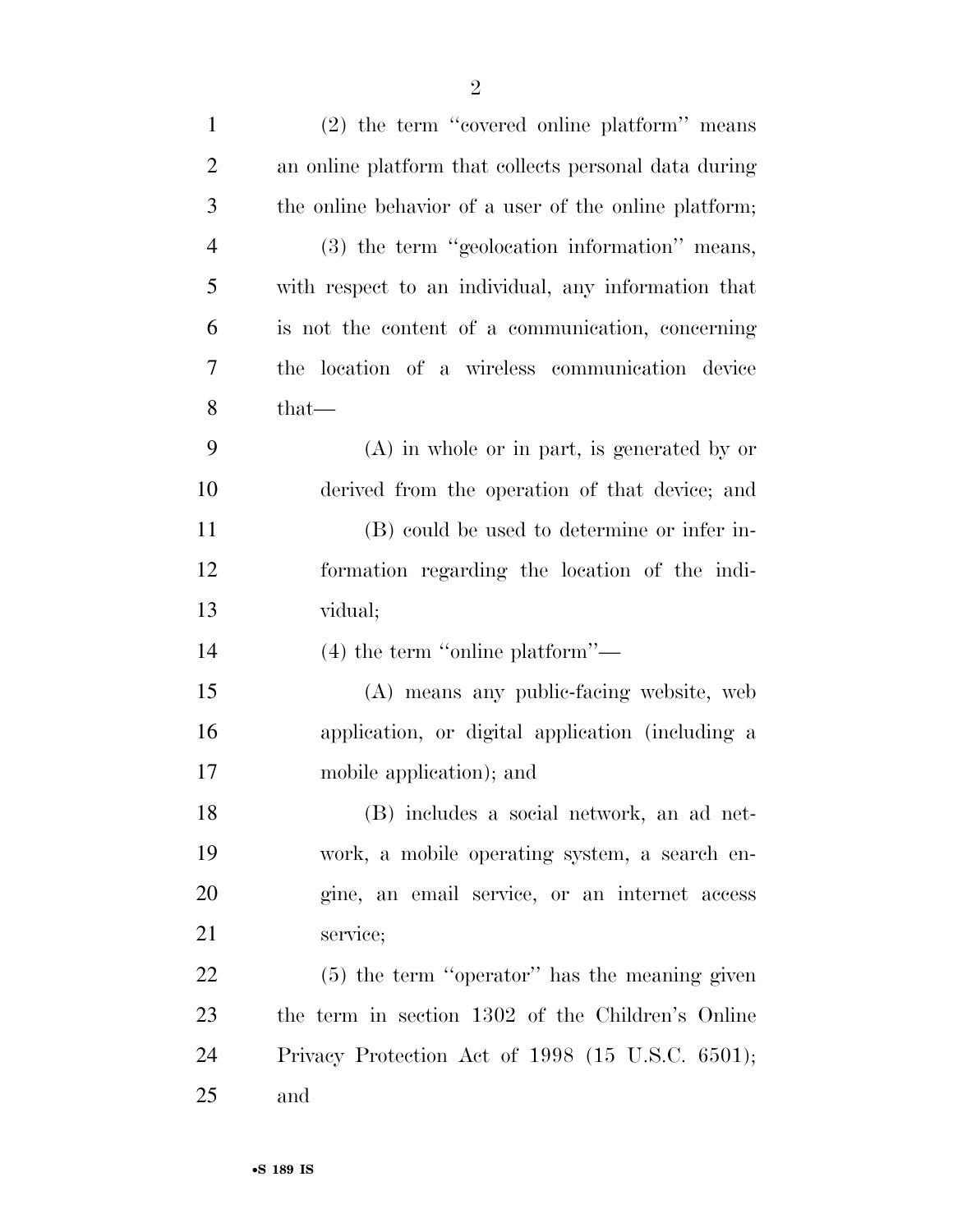| $\mathbf{1}$   | $(6)$ the term "personal data" means individ-      |
|----------------|----------------------------------------------------|
| $\overline{2}$ | ually identifiable information about an individual |
| 3              | collected online, including-                       |
| $\overline{4}$ | (A) location information sufficient to iden-       |
| 5              | tify the name of a street and a city or town, in-  |
| 6              | cluding a physical address;                        |
| 7              | (B) an email address;                              |
| 8              | $(C)$ a telephone number;                          |
| 9              | (D) a government identifier, such as a So-         |
| 10             | cial Security number;                              |
| 11             | (E) geolocation information;                       |
| 12             | $(F)$ the content of a message;                    |
| 13             | (G) protected health information, as de-           |
| 14             | fined in section $160.103$ of title 45, Code of    |
| 15             | Federal Regulations, or any successor regula-      |
| 16             | tion; and                                          |
| 17             | (H) nonpublic personal information, as de-         |
| 18             | fined in section 509 of the Gramm-Leach-Bliley     |
| 19             | Act (15 U.S.C. 6809).                              |
| 20             | SEC. 3. PRIVACY PROTECTIONS.                       |
| 21             | (a) TRANSPARENCY AND TERMS OF SERVICE.             |
| 22             | (1) DISCLOSURE AND OBTAINING INITIAL CON-          |
| 23             | SENT AND PRIVACY PREFERENCES.-                     |
| 24             | (A) IN GENERAL.—Before a user creates              |
| 25             | an account with, or otherwise begins to use, a     |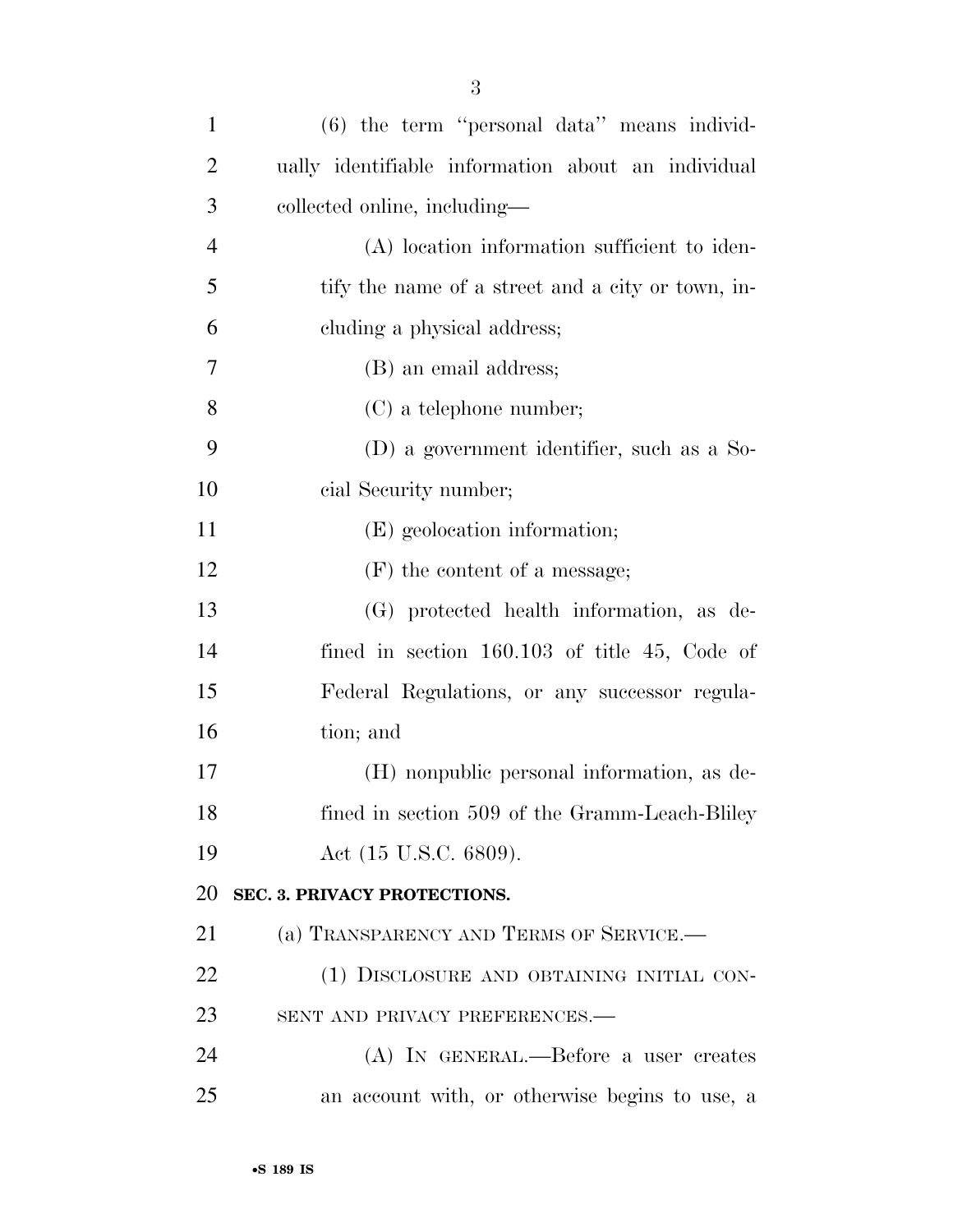| $\mathbf{1}$   | covered online platform, the operator of the on- |
|----------------|--------------------------------------------------|
| $\overline{2}$ | line platform shall—                             |
| 3              | (i) inform the user that, unless the             |
| $\overline{4}$ | makes an election under clause<br>user           |
| 5              | $(ii)(II)$ , personal data of the user produced  |
| 6              | during the online behavior of the user,          |
| 7              | whether on the online platform or other-         |
| 8              | wise, will be collected and used by the op-      |
| 9              | erator and third parties; and                    |
| 10             | (ii) provide the user the option to              |
| 11             | specify the privacy preferences of the user,     |
| 12             | including by—                                    |
| 13             | (I) agreeing to the terms of serv-               |
| 14             | ice for use of the online platform, in-          |
| 15             | cluding, except as provided in sub-              |
| 16             | clause (II), the collection and use of           |
| 17             | personal data described in clause (i);           |
| 18             | and                                              |
| 19             | (II) prohibiting, if the user so                 |
| 20             | elects, the collection and use of per-           |
| 21             | sonal data described in clause (i), sub-         |
| 22             | ject to subparagraph (B).                        |
| 23             | CONSEQUENCE OF PROHIBITION OF<br>(B)             |
| 24             | DATA COLLECTION.—If the election of a user       |
| 25             | under subparagraph $(A)(ii)(II)$ creates inoper- |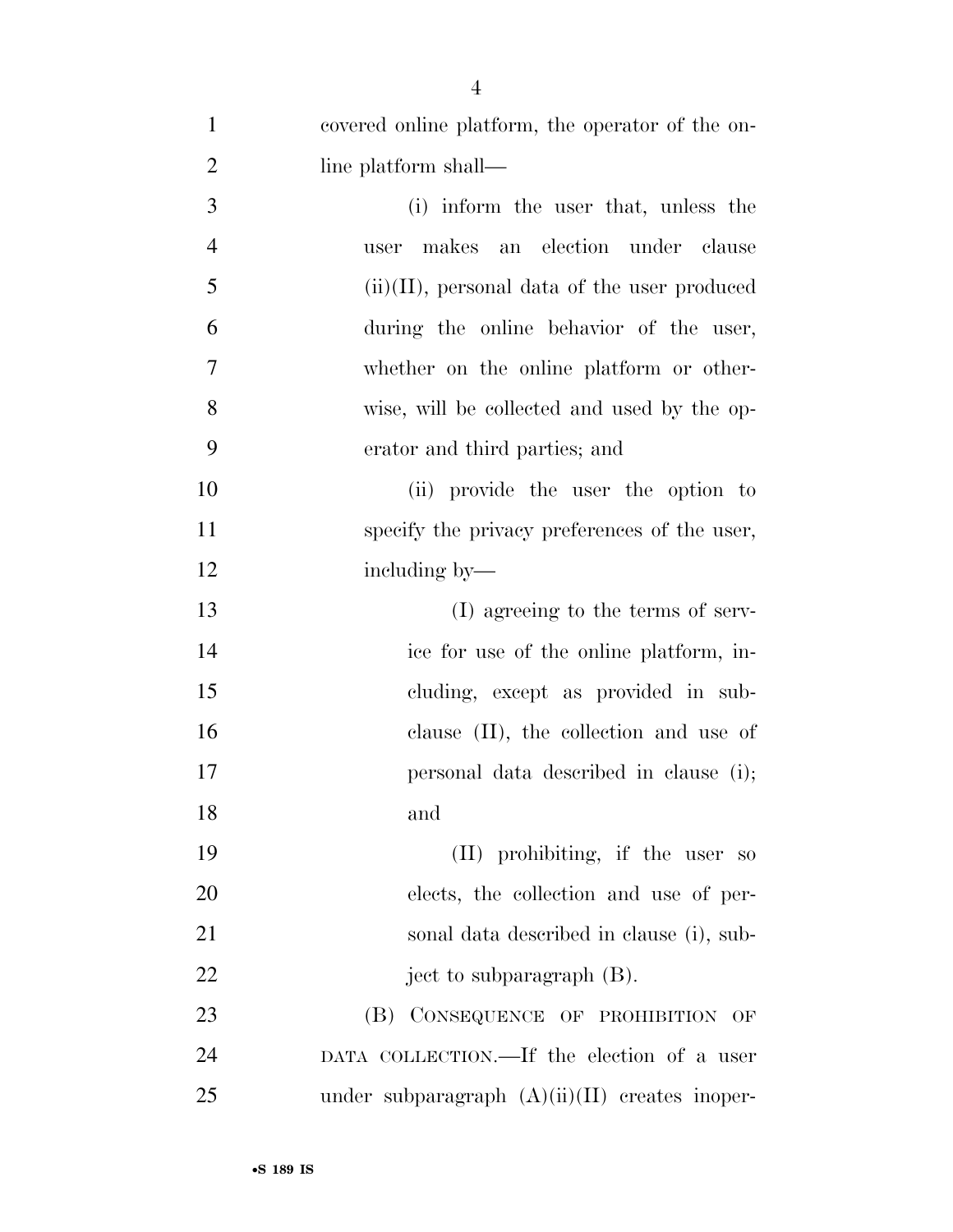| $\mathbf{1}$   | ability in the online platform, the operator of    |
|----------------|----------------------------------------------------|
| $\overline{2}$ | the online platform may deny certain services or   |
| 3              | completely deny access to the user.                |
| $\overline{4}$ | (C) FORM OF DISCLOSURE.—An operator                |
| 5              | of a covered online platform shall provide a user  |
| 6              | of the online platform with the terms of service   |
| 7              | for use of the online platform, including the col- |
| 8              | lection and use of personal data described in      |
| 9              | subparagraph $(A)(i)$ , in a form that—            |
| 10             | $(i)$ is —                                         |
| 11             | (I) easily accessible;                             |
| 12             | (II) of reasonable length; and                     |
| 13             | (III) clearly distinguishable from                 |
| 14             | other matters; and                                 |
| 15             | (ii) uses language that is clear, con-             |
| 16             | cise, and well organized, and follows other        |
| 17             | best practices appropriate to the subject          |
| 18             | and intended audience.                             |
| 19             | (D) PRIVACY OR SECURITY PROGRAM.—An                |
| 20             | operator of a covered online platform shall—       |
| 21             | (i) establish and maintain a privacy or            |
| 22             | security program for the online platform;          |
| 23             | and                                                |
| 24             | (ii) publish a description of the pri-             |
| 25             | vacy or security program that—                     |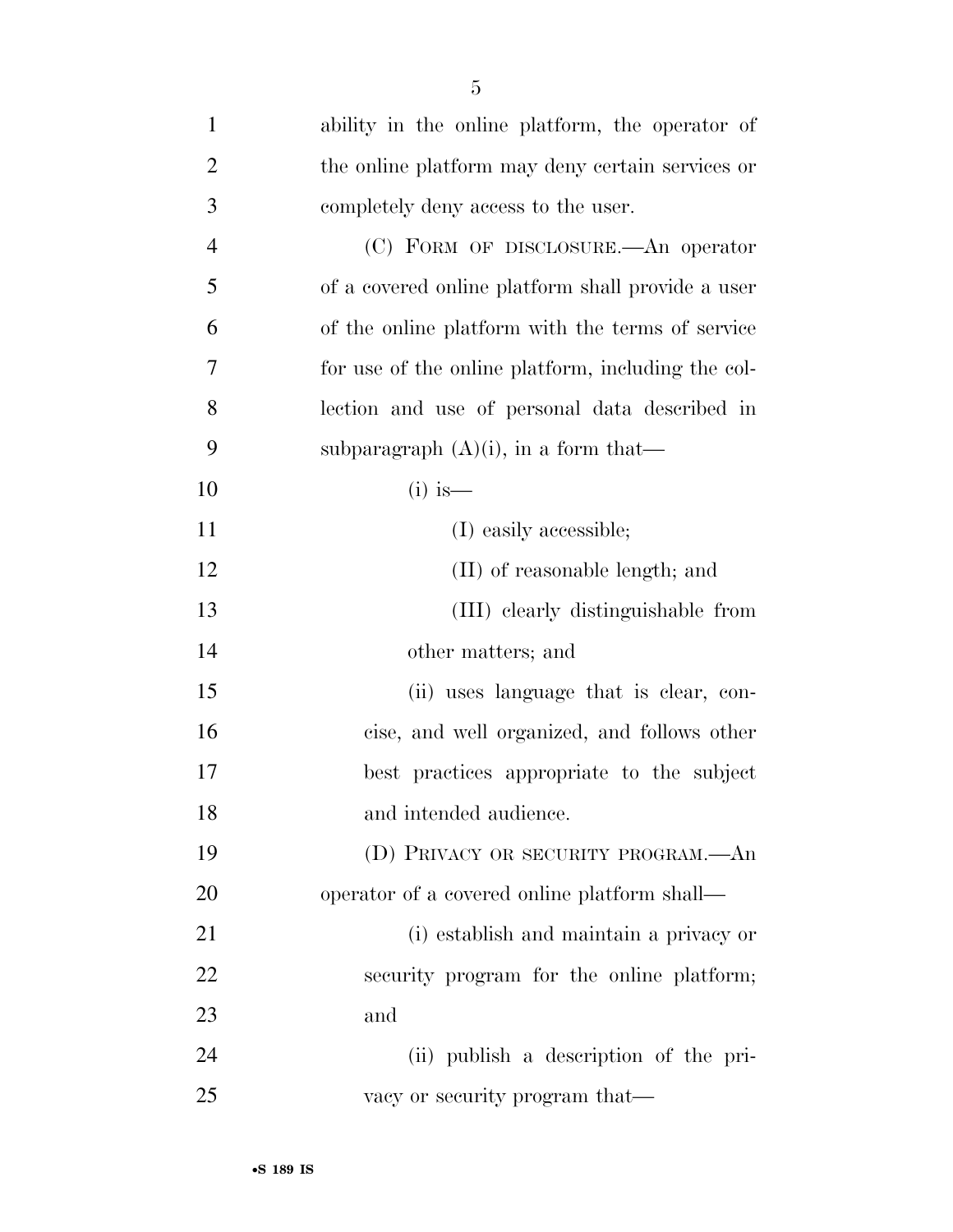| $\mathbf{1}$   | (I) details how the operator will                        |
|----------------|----------------------------------------------------------|
| $\overline{2}$ | use the personal data of a user of the                   |
| 3              | online platform, including require-                      |
| $\overline{4}$ | ments for how the operator will ad-                      |
| 5              | dress privacy risks associated with the                  |
| 6              | development of new products and                          |
| 7              | services; and                                            |
| 8              | (II) includes details of the access                      |
| 9              | that employees and contractors of the                    |
| 10             | operator have to the personal data of                    |
| 11             | a user of the online platform, and in-                   |
| 12             | ternal policies for the use of that per-                 |
| 13             | sonal data.                                              |
| 14             | (2) NEW PRODUCTS; CHANGES TO PRIVACY OR                  |
| 15             | SECURITY PROGRAM.—An operator of a covered on-           |
| 16             | line platform may not introduce a new product, or        |
| 17             | implement any material change to the privacy or se-      |
| 18             | curity program of the online platform that overrides     |
| 19             | the privacy preferences of a user of the online plat-    |
| 20             | form, as specified under paragraph $(1)(A)(ii)$ , unless |
| 21             | the operator has—                                        |
| 22             | (A) informed the user that the new prod-                 |
| 23             | uct or change will result in the collection and          |
| 24             | use of personal data described in paragraph              |
| 25             | $(1)(A)(i)$ , if that is the case;                       |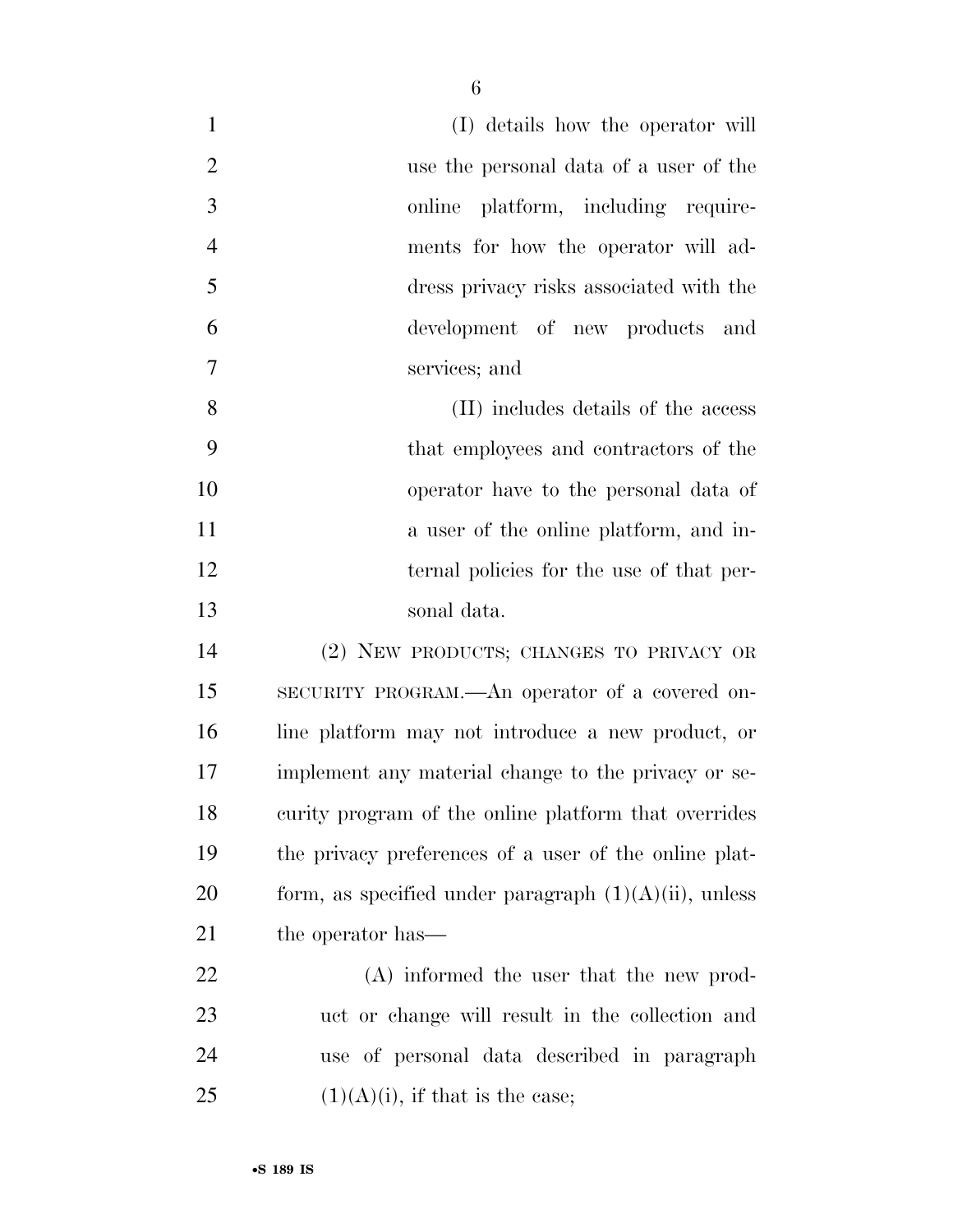| $\mathbf{1}$   | (B) provided the user the option under                      |
|----------------|-------------------------------------------------------------|
| $\overline{2}$ | paragraph $(1)(A)(ii)$ ; and                                |
| 3              | (C) obtained affirmative express consent                    |
| $\overline{4}$ | from the user to the introduction of the new                |
| 5              | product or the implementation of the change.                |
| 6              | (3) WITHDRAWAL OF CONSENT. An operator                      |
| 7              | of a covered online platform shall ensure that—             |
| 8              | $(A)$ a user of the online platform is able to              |
| 9              | withdraw consent to the terms of service for use            |
| 10             | of the online platform, including the collection            |
| 11             | and use of personal data described in para-                 |
| 12             | graph $(1)(A)(i)$ , as easily as the user is able to        |
|                |                                                             |
| 13             | give such consent; and                                      |
| 14             | (B) except as otherwise required by law, no                 |
| 15             | person is able to access the personal data of a             |
| 16             | user of the online platform later than 30 days              |
| 17             | after the date on which the user closes his or              |
| 18             | her account or otherwise terminates his or her              |
| 19             | use of the online platform.                                 |
| 20             | (b) RIGHT TO ACCESS.—An operator of a covered on-           |
| 21             | line platform shall offer a user of the online platform a   |
| 22             | copy of the personal data of the user that the operator     |
| 23             | has processed, free of charge and in an electronic and eas- |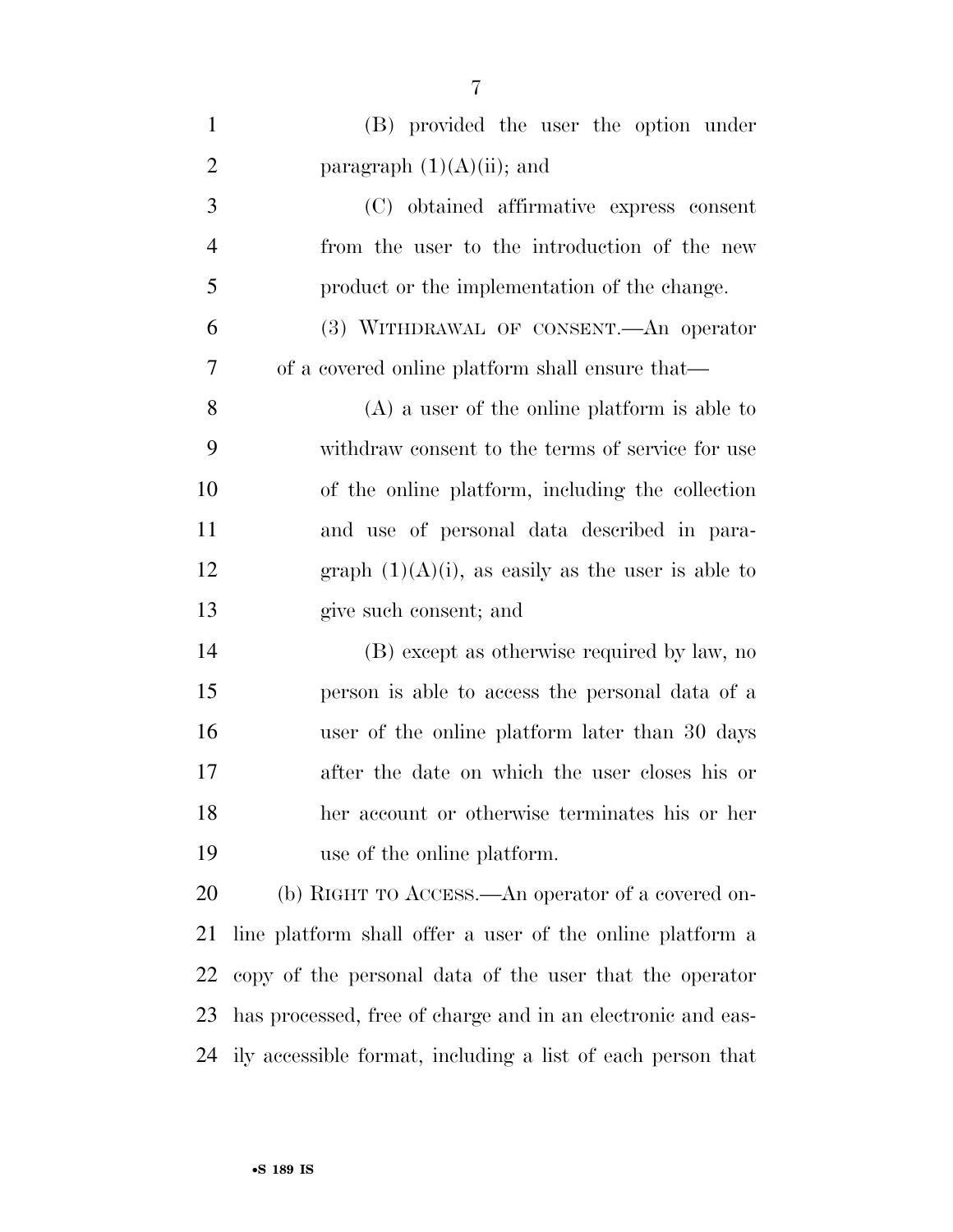received the personal data from the operator for business purposes, whether through sale or other means.

(c) VIOLATIONS OF PRIVACY.—

 (1) IN GENERAL.—Not later than 72 hours after an operator of a covered online platform be- comes aware that the personal data of a user of the online platform has been transmitted in violation of the privacy or security program of the online plat- form, including the privacy preferences specified by 10 the user under subsection  $(a)(1)(A)(ii)$ , the operator shall—

12 (A) notify the user of the transmission;

 (B) offer the user the option to elect to prohibit the operator from collecting and using the personal data of the user, subject to para-graph (2);

 (C) except as provided in paragraph (3), 18 offer the user the option to have the operator— (i) erase all personal data of the user 20 tracked by the operator; and 21 (ii) cease further dissemination of per-sonal data of the user tracked by the oper-

ator;

 (D) offer the user a copy of the personal data of the user that the operator has proc-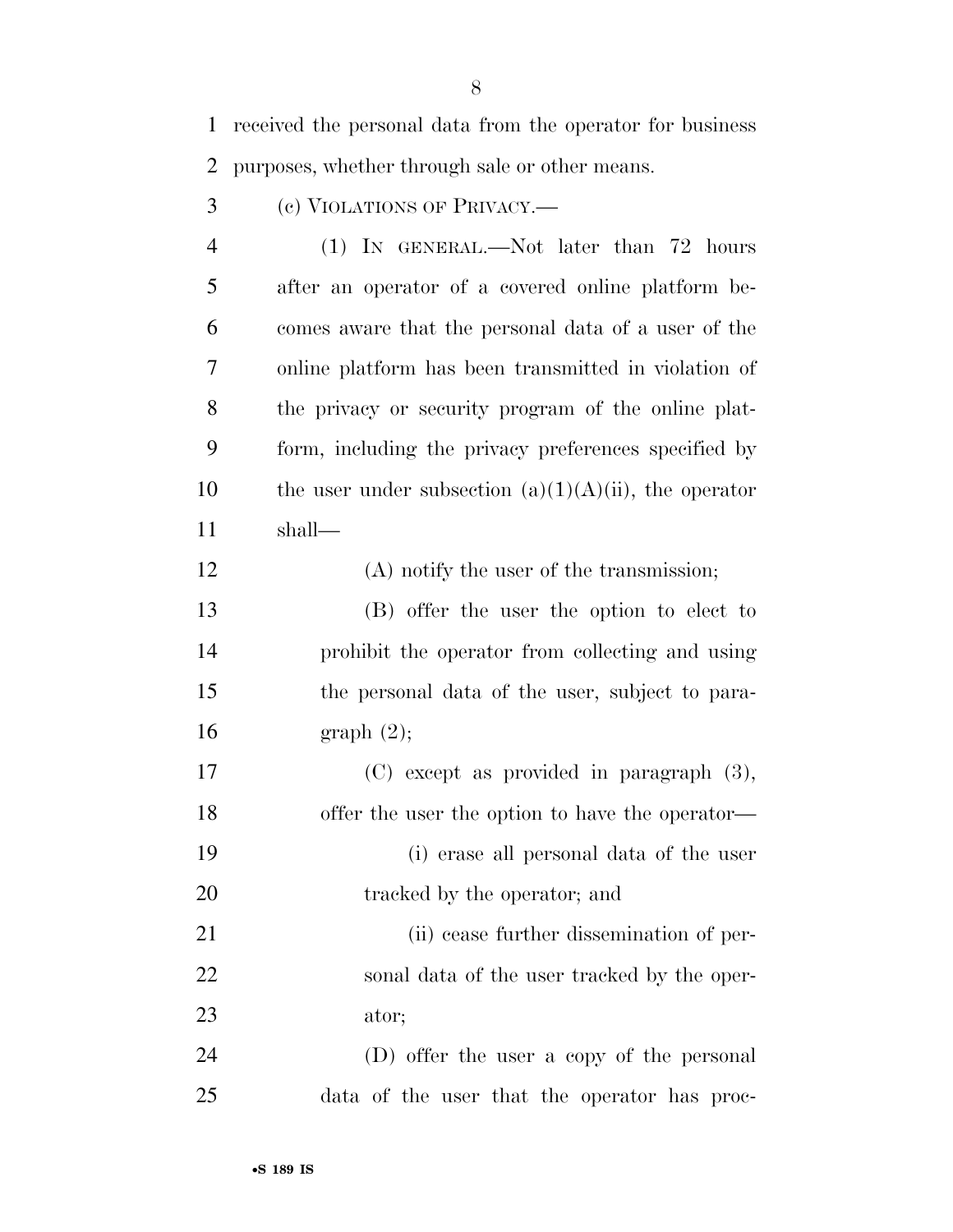| $\mathbf{1}$   | essed, free of charge and in an electronic and           |
|----------------|----------------------------------------------------------|
| $\overline{2}$ | easily accessible format, including a list of each       |
| 3              | person that received the personal data from the          |
| $\overline{4}$ | operator, whether through sale or other means;           |
| 5              | and                                                      |
| 6              | (E) offer the user the option to close his               |
| 7              | or her account or otherwise terminate his or her         |
| 8              | use of the online platform.                              |
| 9              | (2) CONSEQUENCE OF PROHIBITION OF DATA                   |
| 10             | COLLECTION.—If the election of a user under para-        |
| 11             | $graph (1)(B)$ creates inoperability in the online plat- |
| 12             | form, the operator of the online platform may deny       |
| 13             | certain services or completely deny access to the        |
| 14             | user.                                                    |
| 15             | (3) PUBLIC SAFETY EXCEPTION.—If the oper-                |
| 16             | ator of a covered online platform, in good faith, be-    |
| 17             | lieves that an emergency involving danger of death       |
| 18             | or serious physical injury to any individual requires    |
| 19             | disclosure without delay of specific personal data of    |
| 20             | a user of the online platform that relates to the        |
| 21             | emergency, the operator shall—                           |
| 22             | (A) retain the specific personal data; and               |
| 23             | (B) notify the proper authorities.                       |
| 24             | (d) COMPLIANCE.—Not less frequently than once            |
| 25             | every 2 years, the operator of a covered online platform |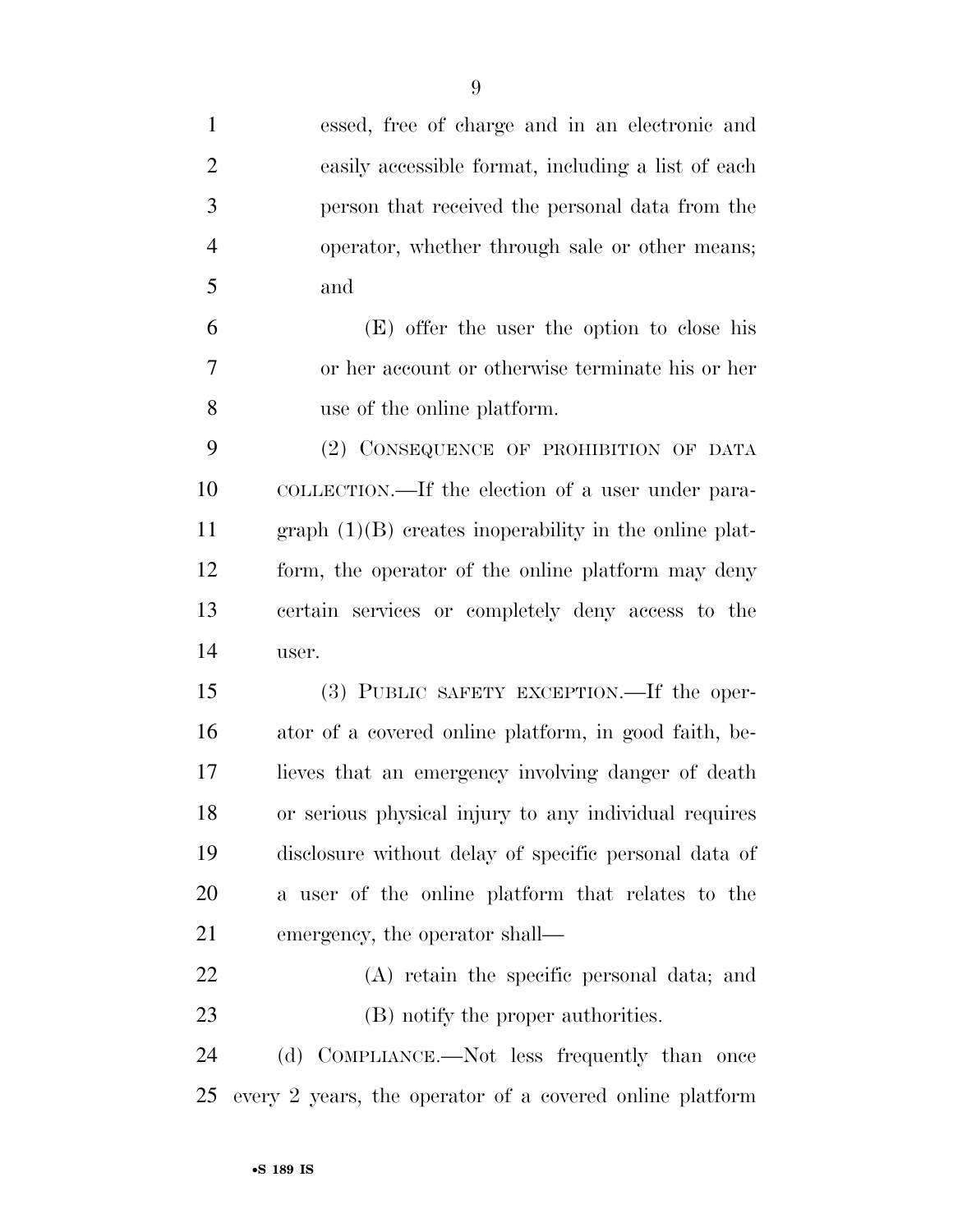shall audit the privacy or security program of the online platform.

 (e) SAFE HARBOR.—Subsections (a), (b), and (c) shall not apply with respect to the development of privacy- enhancing technology by an operator of an online plat-form.

#### **SEC. 4. ENFORCEMENT.**

8 (a) ENFORCEMENT BY COMMISSION.—

 (1) UNFAIR OR DECEPTIVE ACTS OR PRAC- TICES.—A violation of section 3 shall be treated as a violation of a rule defining an unfair or deceptive act or practice prescribed under section 18(a)(1)(B) of the Federal Trade Commission Act (15 U.S.C.  $14 \qquad 57a(a)(1)(B)$ .

15 (2) POWERS OF COMMISSION.—

 (A) IN GENERAL.—Except as provided in subparagraph (C), the Commission shall enforce 18 this Act in the same manner, by the same means, and with the same jurisdiction, powers, and duties as though all applicable terms and provisions of the Federal Trade Commission Act (15 U.S.C. 41 et seq.) were incorporated into and made a part of this Act.

 (B) PRIVILEGES AND IMMUNITIES.—Ex-cept as provided in subparagraph (C), any per-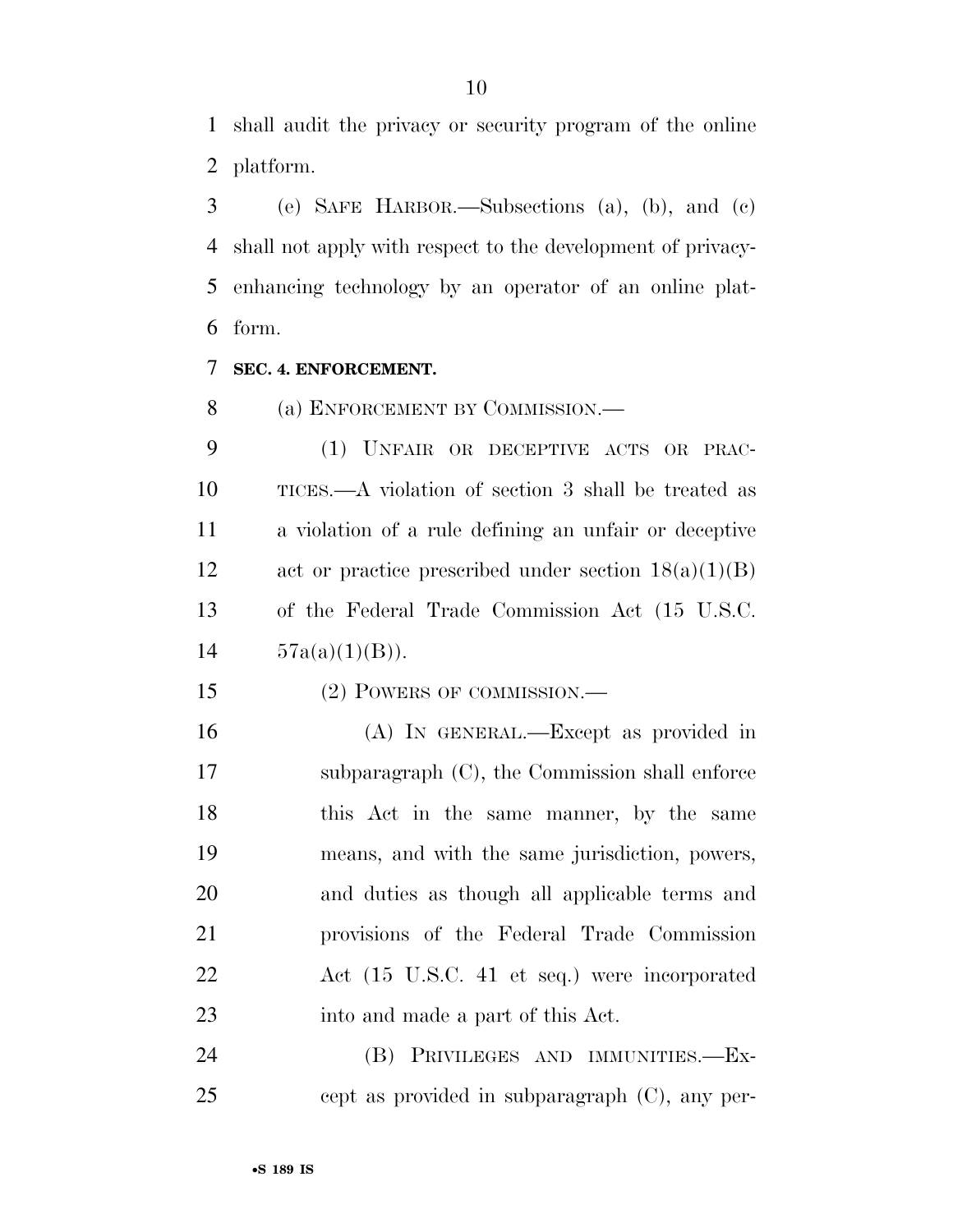| $\mathbf{1}$   | son who violates this Act shall be subject to the         |
|----------------|-----------------------------------------------------------|
| $\overline{2}$ | penalties and entitled to the privileges and im-          |
| 3              | munities provided in the Federal Trade Com-               |
| $\overline{4}$ | mission Act $(15 \text{ U.S.C. } 41 \text{ et seq.}).$    |
| 5              | (C) COMMON CARRIERS AND NONPROFIT                         |
| 6              | ORGANIZATIONS.—Notwithstanding section 4,                 |
| 7              | $5(a)(2)$ , or 6 of the Federal Trade Commission          |
| 8              | Act $(15 \text{ U.S.C. } 44, 45(a)(2), 46)$ or any juris- |
| 9              | dictional limitation of the Commission, the               |
| 10             | Commission shall also enforce this Act, in the            |
| 11             | same manner provided in subparagraphs (A)                 |
| 12             | and $(B)$ of this paragraph, with respect to-             |
| 13             | (i) common carriers subject to the                        |
| 14             | Communications Act of 1934 (47 U.S.C.                     |
| 15             | 151 et seq.) and Acts amendatory thereof                  |
| 16             | and supplementary thereto; and                            |
| 17             | (ii) organizations not organized to                       |
| 18             | carry on business for their own profit or                 |
| 19             | that of their members.                                    |
| 20             | (D) AUTHORITY PRESERVED.—Nothing in                       |
| 21             | this Act shall be construed to limit the author-          |
| 22             | ity of the Commission under any other provi-              |
| 23             | sion of law.                                              |
|                |                                                           |

(b) ENFORCEMENT BY STATES.—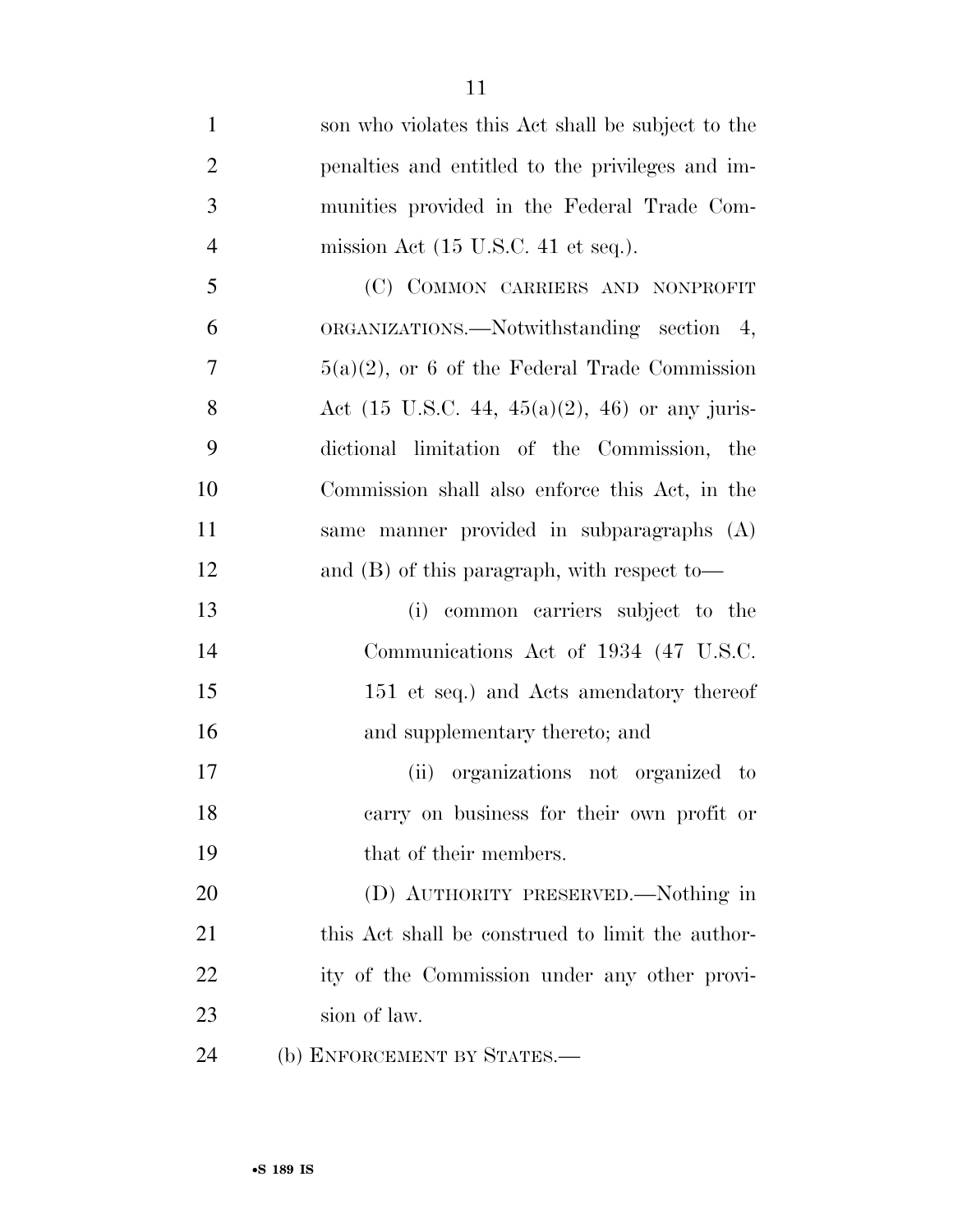| $\mathbf{1}$   | (1) AUTHORIZATION.—Subject to paragraph                 |
|----------------|---------------------------------------------------------|
| $\overline{2}$ | $(2)$ , in any case in which the attorney general of a  |
| 3              | State has reason to believe, based on a legitimate      |
| $\overline{4}$ | consumer complaint, that an interest of the residents   |
| 5              | of the State has been or is threatened or adversely     |
| 6              | affected by the engagement of any person subject to     |
| $\tau$         | section 3 in a practice that violates that section, the |
| 8              | attorney general of the State may, as parent patriae,   |
| 9              | bring a civil action on behalf of the residents of the  |
| 10             | State in an appropriate district court of the United    |
| 11             | States to obtain appropriate relief.                    |
| 12             | (2)<br>RIGHTS OF FEDERAL TRADE<br>COMMIS-               |
| 13             | $SION$ —                                                |
| 14             | (A) NOTICE TO FEDERAL TRADE COMMIS-                     |
| 15             | $SION$ .                                                |
| 16             | (i) IN GENERAL.—Except as provided                      |
| 17             |                                                         |
|                | in clause (iii), the attorney general of a              |
| 18             | State shall notify the Commission in writ-              |
| 19             | ing that the attorney general intends to                |
| 20             | bring a civil action under paragraph (1)                |
| 21             | before initiating the civil action against a            |
| 22             | person described in subsection $(a)(1)$ .               |
| 23             | (ii) CONTENTS.—The notification re-                     |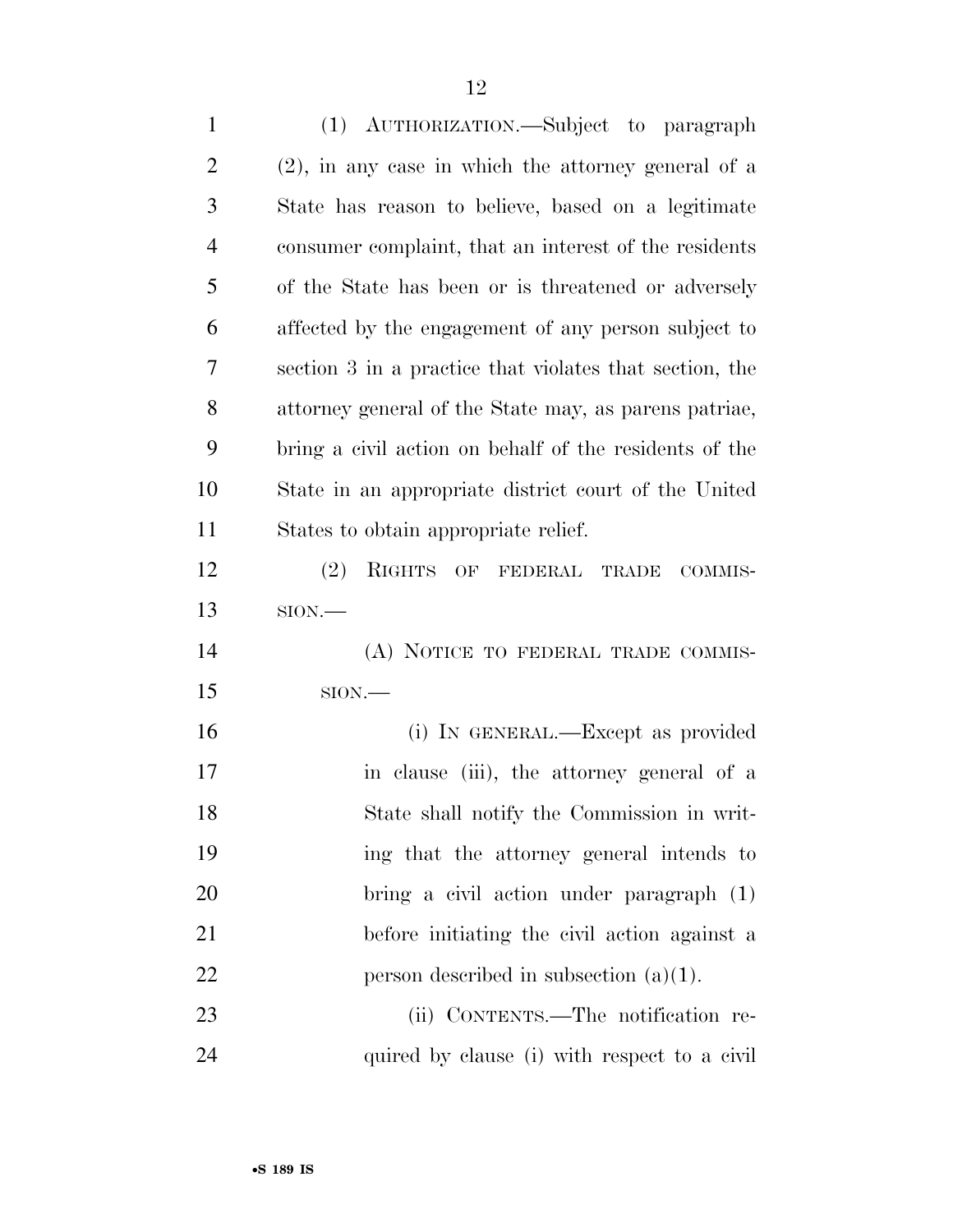| $\mathbf{1}$   | action shall include a copy of the complaint         |
|----------------|------------------------------------------------------|
| $\overline{2}$ | to be filed to initiate the civil action.            |
| 3              | (iii) EXCEPTION.—If it is not feasible               |
| $\overline{4}$ | for the attorney general of a State to pro-          |
| 5              | vide the notification required by clause (i)         |
| 6              | before initiating a civil action under para-         |
| 7              | $graph(1)$ , the attorney general shall notify       |
| 8              | the Commission immediately upon insti-               |
| 9              | tuting the civil action.                             |
| 10             | (B) INTERVENTION BY FEDERAL TRADE                    |
| 11             | COMMISSION.—The Commission may—                      |
| 12             | intervene in any civil action<br>(i)                 |
| 13             | brought by the attorney general of a State           |
| 14             | under paragraph (1) against a person de-             |
| 15             | scribed in subsection $(a)(1)$ ; and                 |
| 16             | (ii) upon intervening—                               |
| 17             | (I) be heard on all matters aris-                    |
| 18             | ing in the civil action; and                         |
| 19             | (II) file petitions for appeal of a                  |
| 20             | decision in the civil action.                        |
| 21             | (3) INVESTIGATORY POWERS.—Nothing in this            |
| 22             | subsection may be construed to prevent the attorney  |
| 23             | general of a State from exercising the powers con-   |
| 24             | ferred on the attorney general by the laws of the    |
| 25             | State to conduct investigations, to administer oaths |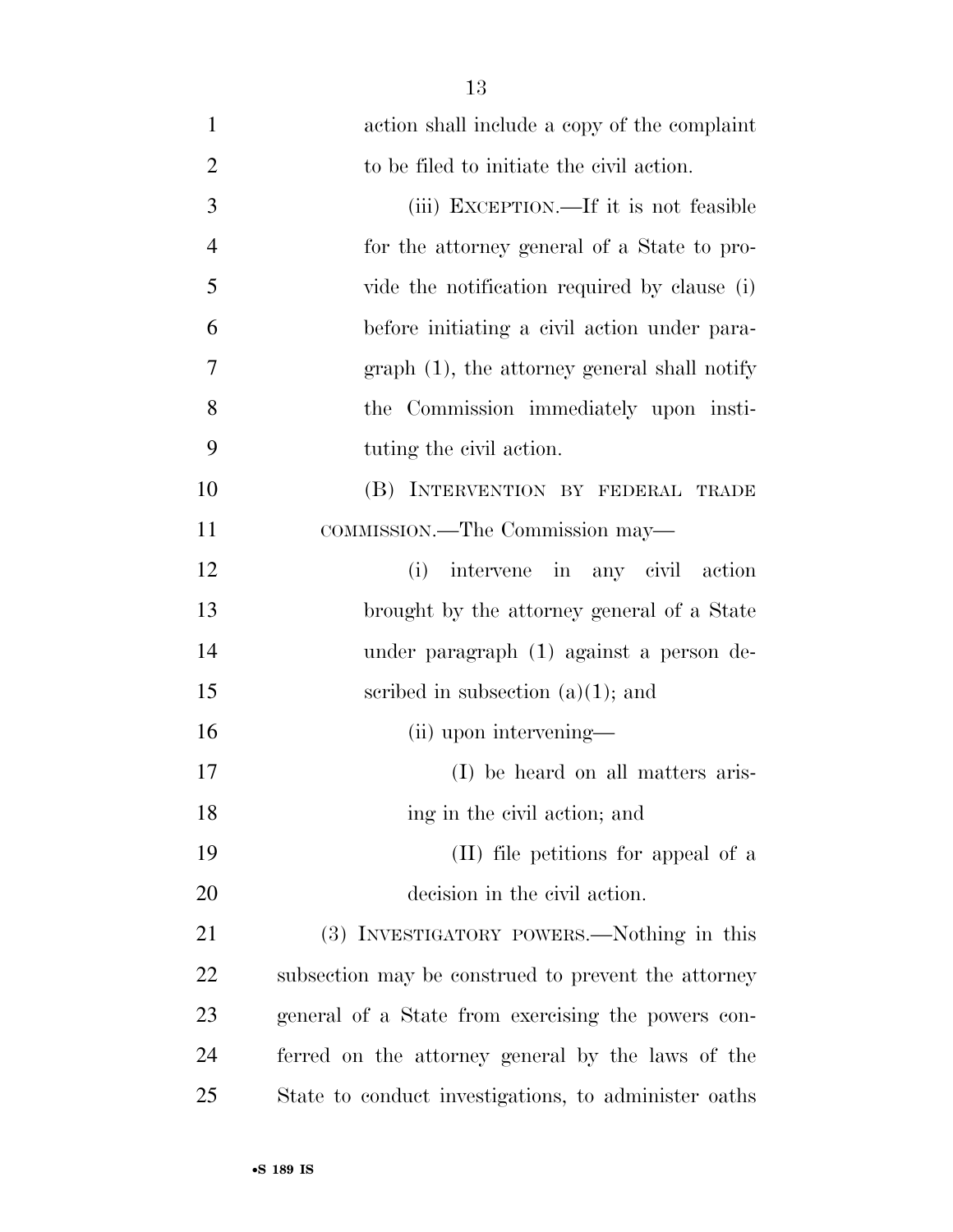or affirmations, or to compel the attendance of wit- nesses or the production of documentary or other evidence.

 (4) ACTION BY FEDERAL TRADE COMMIS- SION.—If the Federal Trade Commission institutes a civil action or an administrative action with re- spect to a violation of section 3, the attorney general of a State may not, during the pendency of the ac- tion, bring a civil action under paragraph (1) against any defendant named in the complaint of the Commission for the violation with respect to which the Commission instituted such action. 13 (5) VENUE; SERVICE OF PROCESS.— (A) VENUE.—Any action brought under

paragraph (1) may be brought in—

 (i) the district court of the United States that meets applicable requirements relating to venue under section 1391 of title 28, United States Code; or

20 (ii) another court of competent juris-21 diction.

 (B) SERVICE OF PROCESS.—In an action brought under paragraph (1), process may be served in any district in which the defendant— (i) is an inhabitant; or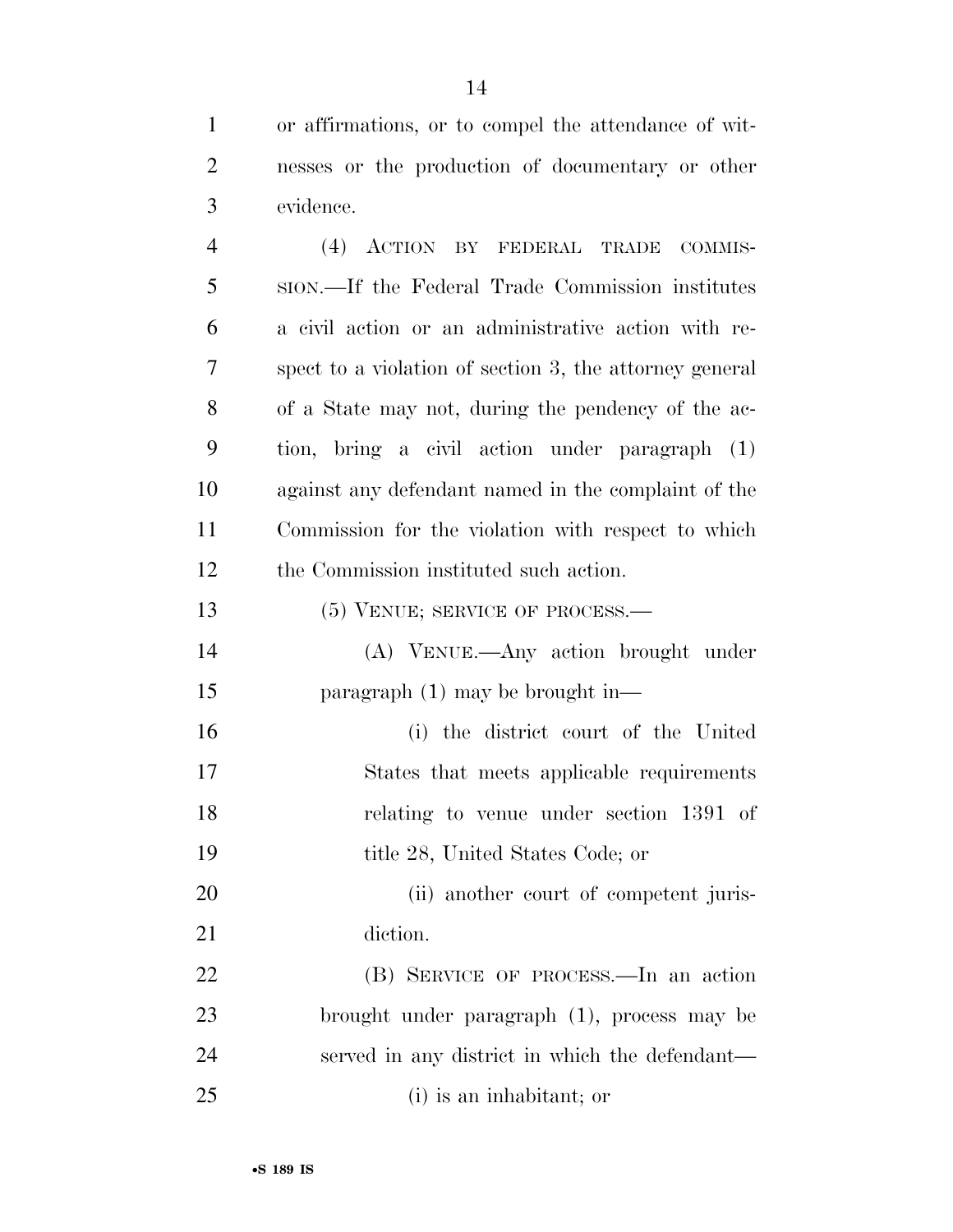| $\mathbf{1}$   | (ii) may be found.                                        |
|----------------|-----------------------------------------------------------|
| $\overline{2}$ | $(6)$ ACTIONS BY OTHER STATE OFFICIALS.—                  |
| 3              | $(A)$ In GENERAL.—In addition to civil ac-                |
| $\overline{4}$ | tions brought by attorneys general under para-            |
| 5              | graph (1), any other consumer protection offi-            |
| 6              | cer of a State who is authorized by the State             |
| 7              | to do so may bring a civil action under para-             |
| 8              | $graph$ (1), subject to the same requirements             |
| 9              | and limitations that apply under this subsection          |
| 10             | to civil actions brought by attorneys general.            |
| 11             | (B) SAVINGS PROVISION.—Nothing in this                    |
| 12             | subsection may be construed to prohibit an au-            |
| 13             | thorized official of a State from initiating or           |
| 14             | continuing any proceeding in a court of the               |
| 15             | State for a violation of any civil or criminal law        |
| 16             | of the State.                                             |
| 17             | SEC. 5. EFFECTIVE DATE.                                   |
| 18             | (a) IN GENERAL.—This Act shall take effect 180            |
| 19             | days after the date of enactment of this Act.             |
| 20             | (b) APPLICABILITY TO EXISTING USERS OF ONLINE             |
| 21             | PLATFORMS.—An individual who becomes a user of a cov-     |
| 22             | ered online platform before the effective date under sub- |
| 23             | section (a) shall be treated as if he or she had become   |
| 24             | a user of the online platform on that effective date.     |